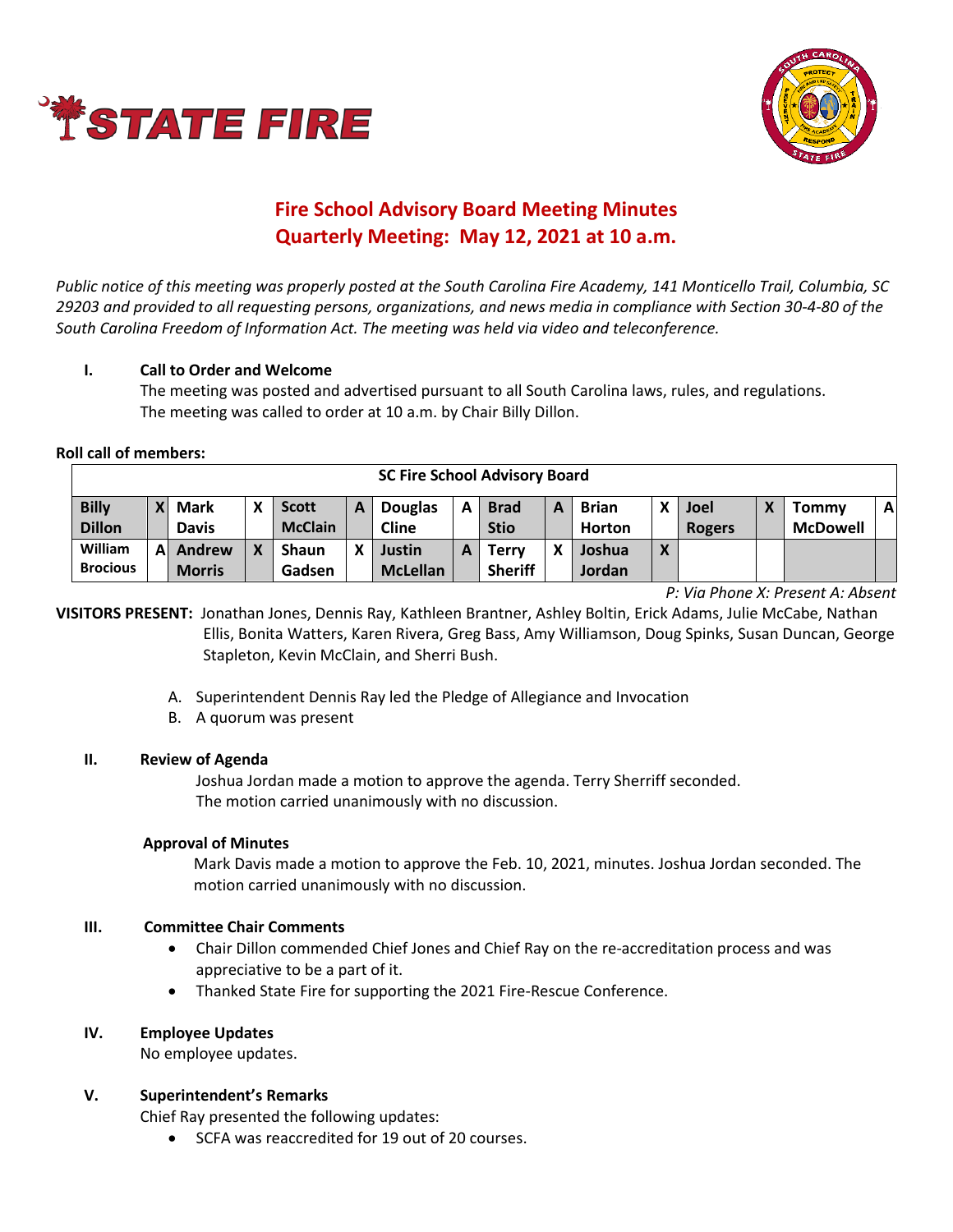- SCEMA asked SCFA to help coordinate its first virtual conference. Amy Williamson coordinated the event with support from Amanda Highland.
- Newly-created course catalog is in a downloadable PDF format using the Fire Portal.
- Received positive feedback on the updated Orientation Guide.
- Working through COVID restrictions. Cafeteria has reopened.
- Increased the number of students allowed in the classrooms.
- Installed air filtrations systems in onsite buildings.
- Held April 2021 Fallen Firefighter Memorial service.
- Redeveloped the pump house prop.
- Fully staffed seven regional offices.
- Moving Florence regional office to Sumter. Howe Springs FD in Florence will service as a satellite office.
- Curriculum is working to update courses to meet new standards. There are several new courses in development.
- Managers are working on the next fiscal year's budget.
- Comments from the site-visit team include: "Rave reviews from the stakeholders," "incredible work making corrections," "hospitable," "well prepared," and "envious of our team."

## **VI. State Fire Marshal's Remarks – Finance Related**

Chief Jonathan Jones presented the following updates:

- Revenue is down 12 percent for FY 21 due to the COVID-19 pandemic. This translates to approximately \$90,000. Down 37% percent in comparison to FY 19 or \$400,000.
- As of April 1, 2021, the Fire Academy is at 51 percent of its budget, the cafeteria is at 92 percent of its budget. Facilities is at 49 percent of its budget. Dorm is at 73 percent of its budget. The store is at 96 percent of its budget.
- Fire Academy cash balance is \$10.9 million dollars as of April 1, 2021.
- State Fire will receive its quarterly draw June 30, 2021, which is half of the One Percent money. Sixty-four percent is for the Fire Academy and 36 percent is for the Fire Marshal's office. This will be adjusted next fiscal year to increase the percentage going to the Fire Marshal's office.
- The .35% or \$4.8 million will be deposited into the Fire Academy cash account as well.
- Funds for the tower repair have already been transferred out of the Fire Academy cash account.

## **CPIP Project Updates**

George Stapleton, presented the following updates:

- Dorm project is complete. Waiting for \$23,000 to be transferred from the dorms to a second project being handled by the Dept. of Administration to fix the fire station bay floors.
- Training tower project has been changed to another company. This project will be sent for bid once documentation has been submitted.
- HVAC project has a budget of \$100,000. Three units in building 22 have been replaced. Spent \$25,000 and have \$75,000 remaining. Two units in the cafeteria and one in the fire station still need to be replaced.
- Asphalt parking lots will be resurfaced. A new parking lot will be created at Building 22. A vendor under a professional services contract will prepare the bid documents. Once this is complete, this project will go out for bid.
- Phase I approval for the bathroom renovations. Seeking phase II approval that requires hiring an architect to prepare the bid documents and provide estimates and schematics. This is for the bathrooms in the cafeteria, training classroom, student processing, instructor building, etc.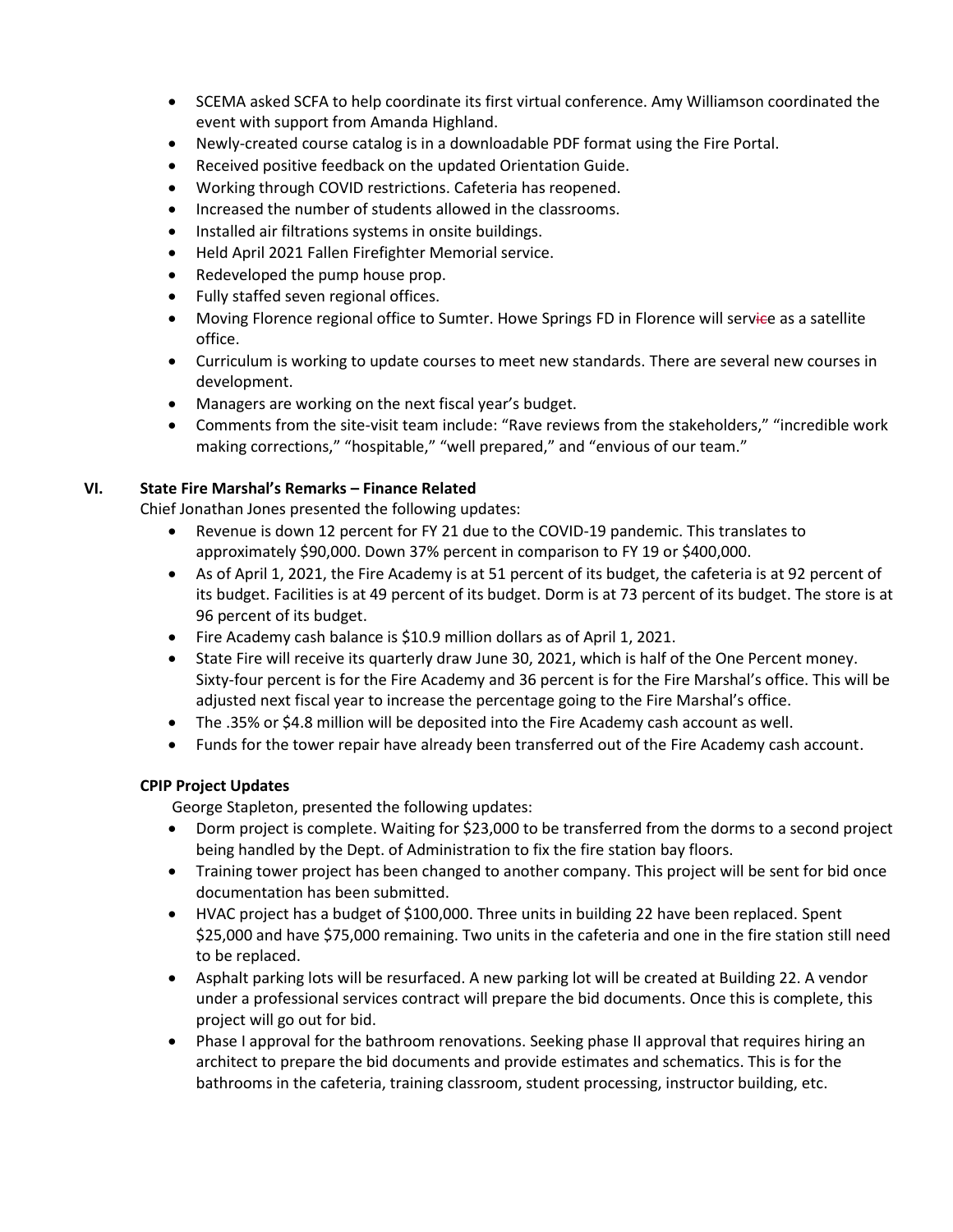## **Grants Update**

George Stapleton, presented the following updates:

- Two outstanding grants for AFG. One is from 2018 and the other one is from 2019. They were both given 1-year extensions. Spent 99.13 percent of the 2018 grant and have \$4,771 out of \$548,000 grant. To close out the grant, staff will purchase accessories for the dryer/extractor that was purchased with the grant.
- Reviewing bid specifications for the records management system. There is \$177,000 allotted from that grant for this purchase. Thirty trailers will be replaced with the remaining \$427,000.
- AFG 2020 grant was submitted for a fire engine and is pending approval. The AFG supplemental grant is complete. Money was spent on COVID-related expenditures and have requested reimbursement.
- Of the \$20,000 NFA Grant, spent \$8,000 and are submitting documentation on the additional \$20,000.
- Posting the position sponsored by the SAFER Grant. This is a four-year grant position supporting the CTC program.

## **VII. SCFA Section Reports**

# **Facilities**

Greg Bass provided a Facilities update:

- Hired a new landscaper, Mike Hastings.
- Working to rebuild the pump house prop to be more realistic.
- Repaired Crash 1 control box. It is back in service.
- Reinforced the decking for one of the low boys for USAR.
- The seating capacity in the cafeteria has increased to 55 percent.

# Curriculum

Bonita Watters provided additional curriculum updates:

- Instructor I & II have been updated.
- Staff is working with the AARF group on changes to the AARF program.
- Firefighter NFPA 1001 will be updated and moved to E7. Everyone will be switched over in August 2021.
- Staff is working to update Fire Officer I, II, and III. Staff is working on accreditation for Fire Officer IV.
- There are several other SCFA courses in development.
- Production has been instrumental in taking the training photos and live-streaming Recruit school graduations.
- Production has added PICO, DIMCO and STICO to Blackboard. Looking to add Incident Safety Officer. The second offering for FY 21 of the Fire Investigation class will use Blackboard as well.
- Added additional NFA course offerings due to other states being unable to deliver them because of COVID. There are two sections of plans review.
- SIMS is currently in development. A pilot should be ready this fall.

## **Training**

Erick Adams provided an onsite training section update:

- Onsite Recruit school is a success.
- ARFF position has been filled.
- Several recruit schools ongoing in the regions.
- Several IOW and Instructor Orientation courses held in the regions.
- New Regional office map has been completed. All seven regions are staffed. Emily Joyce was hired for Region 3. Blake Filyaw was hired for Region 4.
- Submitted documents to hire 36 additional instructors.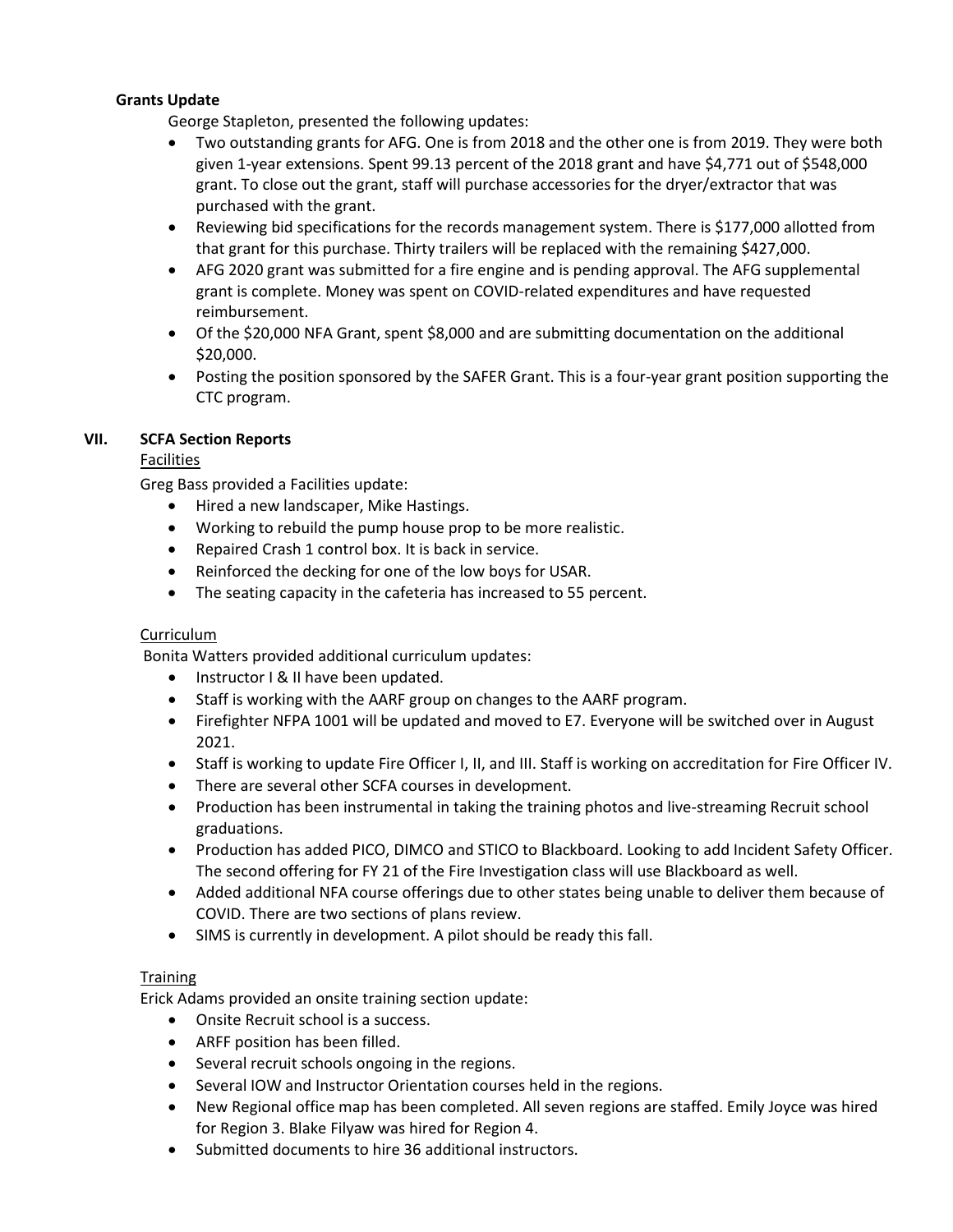- A proctor and lead evaluator class are available online. This is required for all instructors.
- JD McCarley, Region 2, created a video in conjunction with Production for the IFSAC visit.
- Miranda Turner, Region 6, helped with the I-300 and I-400 for SLED.

## EMS

Julie McCabe provided a training update:

- Following regulation 61-7 revision, participating in the working group developed by DHEC. Look for notice of proposed regulation within the next two months. Final discussions will take place before it is submitted to the DHEC Board for approval. A new comment period will open.
- The 12<sup>th</sup> edition of the new EMT text book has been released. It will take approximately 12 months to upgrade to the newest edition for the EMT class.

# Accreditation

Julie McCabe provided an update:

- Thanked everyone for their participation in the success of the accreditation recertification.
- Updates are in progress for the one remaining course.
- ProBoard reaccreditation is scheduled for next year.
- Updated accreditation and equivalency forms which are on the website. Starting to use the term "alternative credit form" for equivalency to reinforce the guidelines for applying for equivalency.
- Implementing an intelligent grading solution to replace scantron. Both systems will be in use while going through the learning process for IGS.
- Implementing the new Fire Instructor curriculum.

## **Administration**

Sherri Bush, Administrative Supervisor, provided an update:

• Hired Kathleen Brantner as the new Records Coordinator.

## Marketing

Amy Williamson provided Marketing and Special Projects updates:

- Completed the first ever virtual Fire and Life Educator class in January.
- Completed two virtual Burn Center Workshops with MUSC Burn Center and the James & Still Burn Center in Augusta. More than 200 students in each class.
- Completed the Virtual Elective Chief Officer Weekend in February. Next year's weekend is scheduled for Feb. 18-20, 2022.
- Currently distributing the Industry and AARF customer newsletters.

# **VIII. OLD BUSINESS**

• Chief Ray presented the Universal Fee Schedule.

## **X. NEW BUSINESS**

- A. Presented by Chief Ray
- Chief Ray discussed the partnership with the SC Firefighter's Association to host the 2021 Fire Rescue Conference.

## **XI: ANNOUNCEMENTS**

• Registration is open for the 2021 SC Firefighters' Fire Rescue Conference. The memorial service will be on Sunday at the Koger Center at 2 p.m. The banquet and transfer of command is Saturday night.

## **ADJOURNMENT**

Brian Horton made a motion to adjourn. Joshua Jordan seconded. Motion passed unanimously with no discussion.